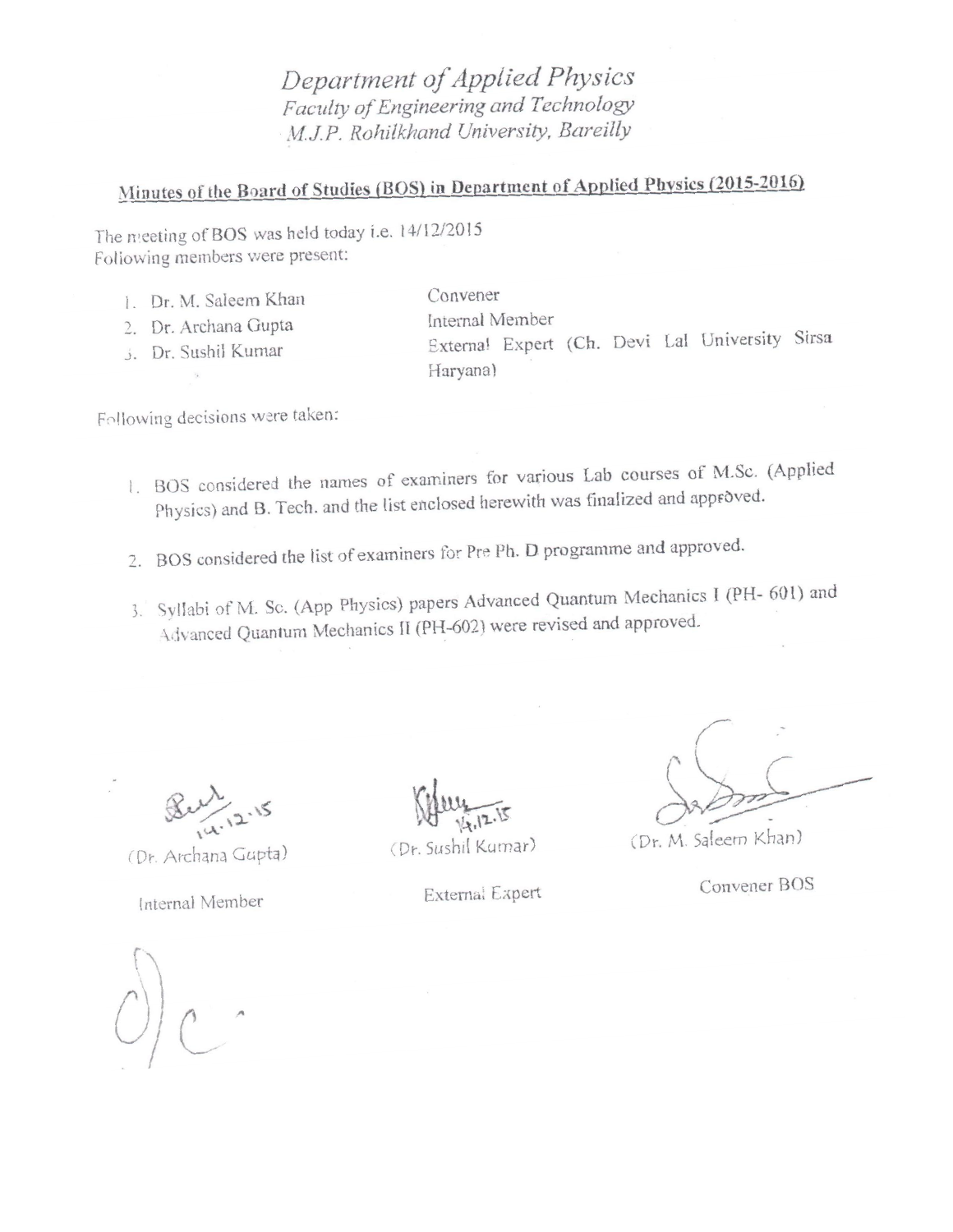$4/1028/25.09.12$ 

## Applied Physics Department, Faculty of Engineering and Technology M.J.P. Rohilkhand University, Bareilly

## Minutes of the Board of Studies (BOS) in Physics (2012 - 2013)

The meeting of BOS was held today i.e 19/09/2012 Following members were present:

- 1. Dr. Sudhir Kumar
- 2. Dr. M. Saleem Khan
- 3. Dr. Archana Gupta
- 4. Prof. Ram Gopal
- 5. Prof. Balak Das

Convener Internal Member Internal Member External Expert (Allahabad University) External Expert (Lucknow University)

Following decision were taken:

- 1. BOS considered the modified syllabus (M.Sc.) as per notification of the Registrar RU/Teach,/sem./F-/2012/1156 dated 24-07-2012.
- 2. BOS considered the names of examiners for different theory papers of M. Sc. (1, II Semester and Final year) and B. Tech. Physics courses (Theory) as well as various Lab courses and the list enclosed herewith was finalized and approval (List of Examiners enclosed)
- 3. BOS also considered the syllabus for course work (as prerequisite for Philiregistration).

(Dr. S. Kumar)

(Dr. M. S. Khar

(Dr. Archana Gupta)

(Prof. Balak Das)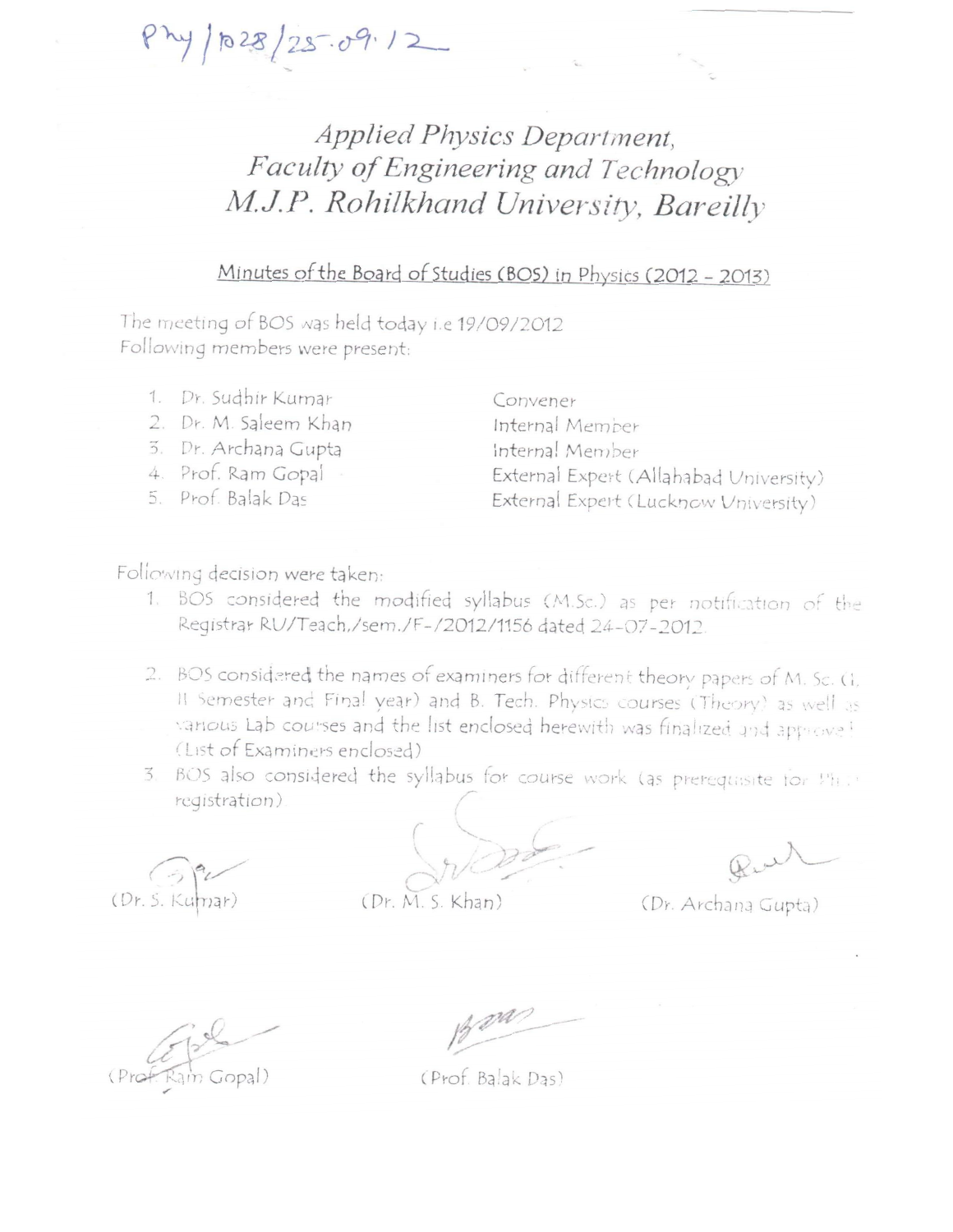## **M.Sc –APPLIED PHYSICS**

# **Semester I**

## **PH 501 - Mathematical Physics I**

## **Complex Variables:**

Branch points, Branch lines, Multivalued function, Derivative of complex function, Analyticity, Analytic function, Cauchy- Riemann equations, construction of a complex function, singular points, Couchy's integral theorem, Couchy's integral formula, Derivative of a Analytic function, singularities of an analytic function, Evaluation of definite integrals.

## **Vectors & Matrices:**

Orthogonal curvililinier coordinates, Lineare Vector space, Linear independeance and Dependance of vectors, Basis and expansion theorem, Inner – product and unitary space.

Special types of matrices, Hermition and skew Hermition matrices, Orthogonal unitary matrices, Eigen values, Eigen Vectors, Caley Hamilton theorem, characteristic of matrix, Trace of matrix.

## **Books:**

**1.**Mathematics for Engineers & Physicist- L.A.Pipes and L.R.Harvill.

2.Mathematical methods for Physics by G. Arfken.

3. Theoritical Physics vol. I &  $II - P.M$ . Morse and H. Feschback.

4.Special Functions by W.W. Bell.

5.Methods of Mathematical physics by R.Courant and D. Hilbert.

6.Mathematical for Physics by Mary I, Boas.

7.Mathematical methods by P.K. Chattopadhyay.

## **PH 503 – Classical Mechanics**

## **Lagrangian formulation:**

Generalized co-ordinates, D'Alembert's principle and Lagrange's equation of motion, Velocity – dependent potentials and Rayleigh's dissipation function, Simple applications of the Lagrangian formulation, Hamilton's principle, some techniques of calculus of variations, Derivation of Lagrange's equation from Hamilton's principle, Extension of Hamilton's principle non- holonomic systems, Conservation theorems and symmetry properties.

## **The Hamilton's equations of motion:**

Legendre transformation and the Hamilton's equation of motion, cyclic co-ordinates and conservation theorems, Derivation of Hamilton's equation from a variational principle, The principle of least action, The equation of canonical transformation, Poisson brackets and other canonical invariants, Equation of motion, Infinitesimal canonical transformations and conservation theorems in the Poisson bracket formulation, The angular momentum Poisson bracket relations.

## **Hamilton Jacobi Theory:**

The Hamilton Jacobi equation for Hamilton's principle function, The harmonic oscillator problem, The Hamilton Jacobi equation for Hamilton's characteristic function, action angle variables.

## **Small Oscillations:**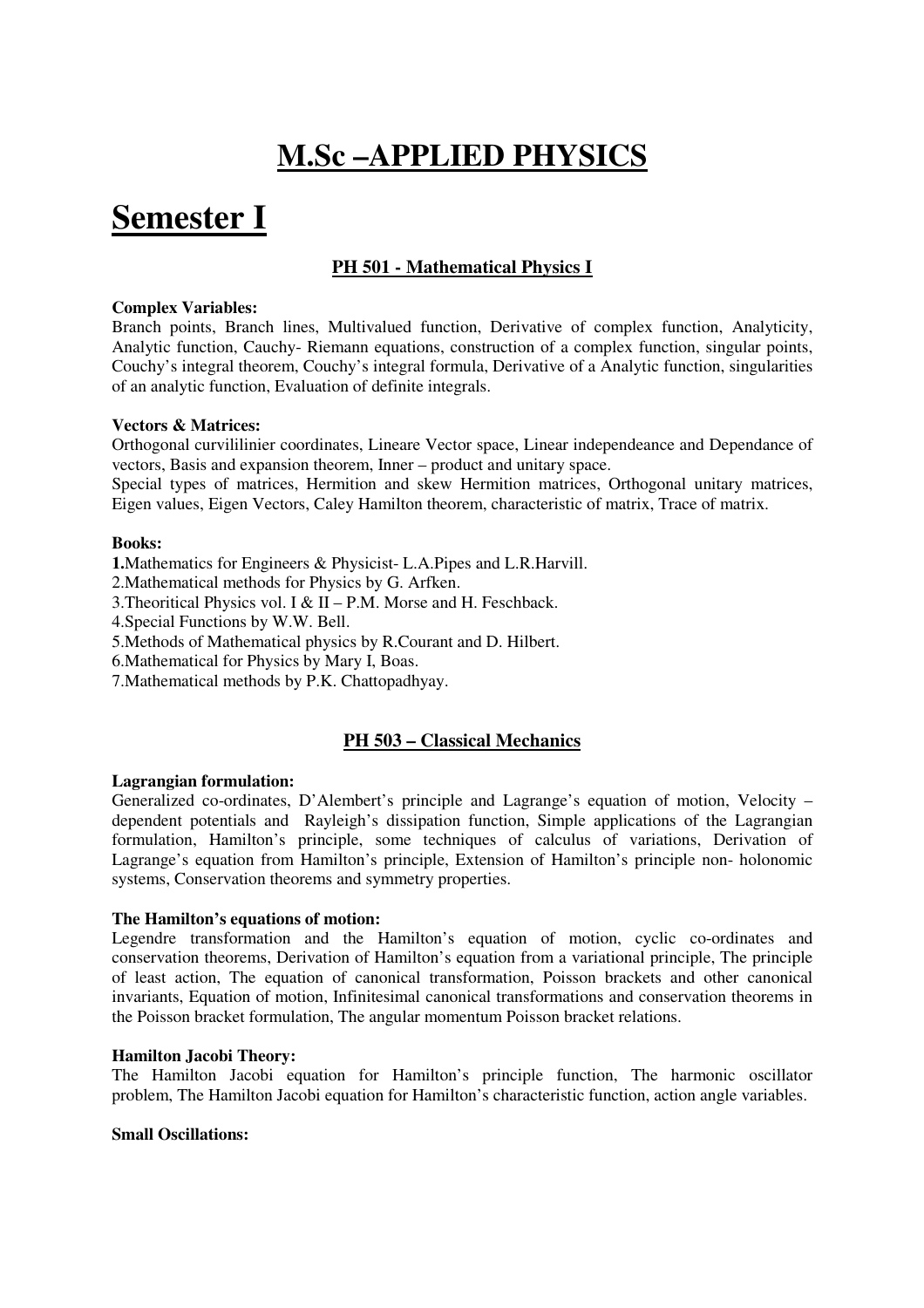Types of oscillations, Small oscillations using generalized coordinates, Normal modes and normal coordinates, Normal modes and normal co-ordinates, Coupled pendulum, Triatomic molecule and particles on a string.

## **Rigid Body Motion:**

Transformation from space fixed axis to body fixed axis, Euler's equation of motion, coriolis force, Moment of inertia tensor.

## **Books:**

- 1. E.S.R.Gopal Statistical Physics
- 2. Patharia Statistical Mechanics
- 3. L.D.Landau & I.M.Lifshitz Statistical Mechanics
- 4. Goldstein Classical Mechanics

## **PH 505 - Quantum Mechanics I**

#### **Introduction to Quantum Mechanics:**

Historical development of Quantum Mechanics, Fundamental concepts: Uncertainty principle, wave function, Schrödinger equation, eigen value and eigen functions. One dimension potential problems, spherically symmetric cases, application to Simple harmonic oscillator and Hydrogen atom.

## **General Formalism of Quantum Mechanics:**

Representation of states and dynamical variables and observables, Hermitian operators, completeness and closure property, commutability, commuting observables, simultaneous diagonalization of commuting operators, commutator algebra, Dirac bra and ket notations, matrix representation of an operator, change of basis, unitary transformation and projection operator, Equation of motion, Schrödinger, Heisenberg and interaction pictures.

#### **Books:**

- 1. Powell & Crasemann: Introduction to Quantum Mechanics
- 2. Schiff: Quantum Mechanics
- 3. Rains:-Wave Mechanics
- 4. E. Merzbacher: Quantum Mechanics
- 5. A.Messiah:- Quantum Mechanics
- 6. B.K.Agarwal & Hari Prakash Quantum Mechanics
- 7. Eisberg Quantum Mechanics

## **PH 507 - Nuclear and Particle Physics I**

#### **Basic Nuclear Properties:**

Mass, Charge, Size and density of nucleus, Nuclear radius and its measurement, Constituents of nucleus and their properties, Distribution of nucleons. Mass defect, packing fraction and binding energy, Semi-empirical mass formula, Mass parabolas for isobaric nuclei, Quantum numbers for individual nucleons, Parity and Isospin, nuclear magnetic moment, Quadrupole moment and Quadrupole interaction energy.

## **Particle Radioactivity:**

Emission of α-particles, Range and energy relationship for α-particles ,Gamow theory ,Hindrance and Formation factors ,Fine structure of α-ray spectra, idea of β-decay, Beta ray spectroscopy, Fermi theory of β-decay. Allowed and forbidden transitions, Selection rules in β-decay, Parity non conservation in β-decay, γ-ray emission, γ-ray spectra and nuclear energy levels.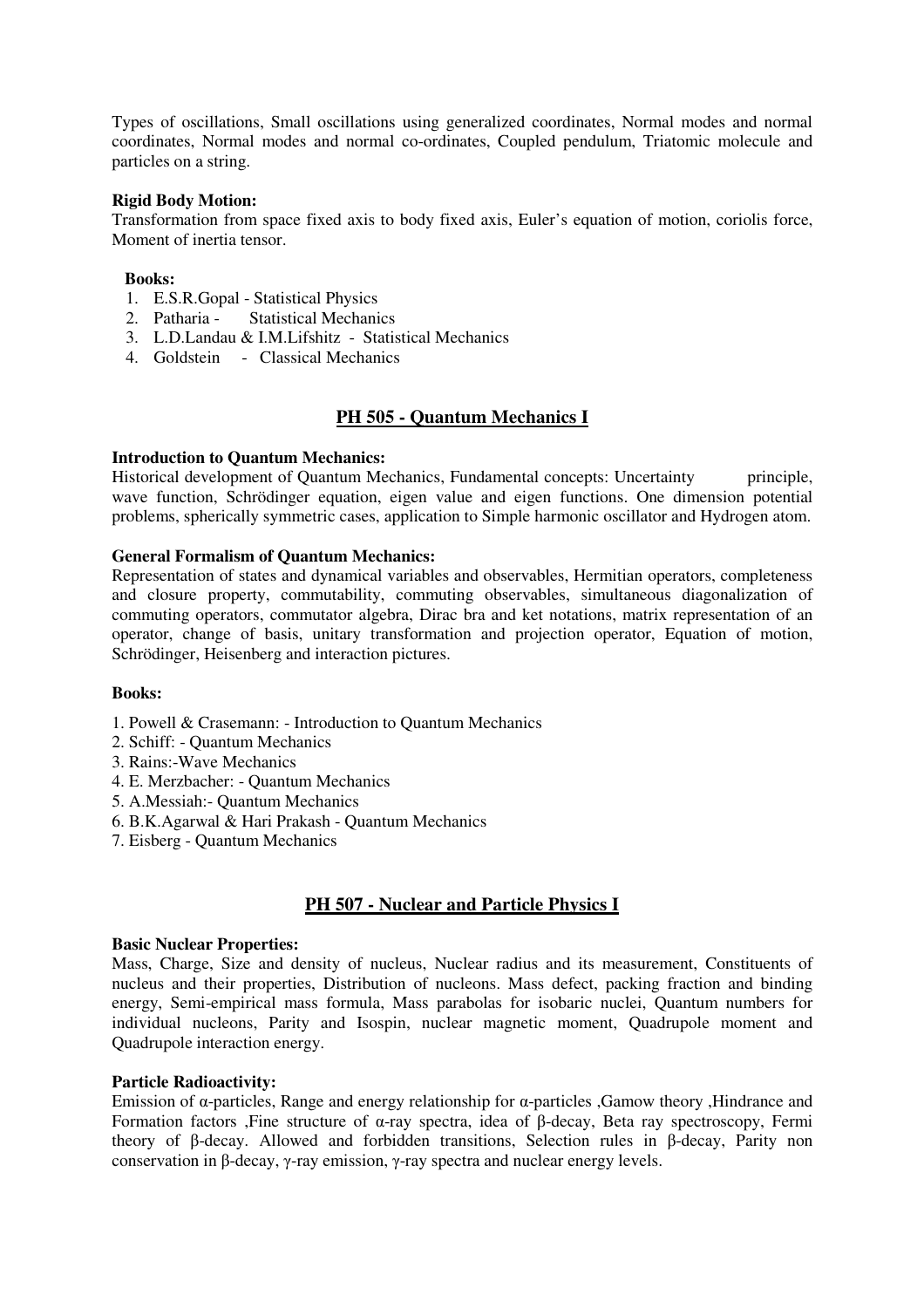## **Nuclear Fission and fusion:**

Types of nuclear fission, Fission cross section, Mass and energy distributions in fission fragments, Neutron Emission Spontaneous fission, Fission product radioactivity, Bohr, Wheelar theory of nuclear fission, Nuclear fusion and thermo nuclear reactions, Controlled thermonuclear reactions, Thermonuclear (hydrogen) bomb.

## **Books:**

- 1. Segre: Nuclei and Particle
- 2. Cohen: Nuclear Physics
- 3. Enge: Nuclear Physics
- 4. Preston and Bhaduri: Physics of Nucleus
- 5. Elton: Introductory Nuclear Theory
- 6. Bethe: Nuclear Physics
- 7. Blatt and Weiscopff: Nuclear Physics
- 8. Kaplan: Nuclear Physics
- 9. W.E.Burcham and M.Jobes: Nuclear and Particle Physics

## **PH 509 - Solid State Physics I**

## **X-ray Diffraction:**

Introduction to Crystal Structure, Structure factor for a basis, Atomic from factor, Calculation of structure factor for BCC, FCC and Diamond Structure, Laue derivation of scattered wave (Laue condition), Diffraction condition in terms of reciprocal lattice vector

## **Phonons and Lattice Vibration:**

Vibrations of a monoatomic lattice (concept of Brillouin zone should be introduce) Vibration of a diatomic lattice. Acoustic and optical modes of vibration, Quantization of lattice vibration, Phonons phonon momentum, Lattice heat capacity( Einstein and Debye models), Inelastic scattering of neutrons by phonons, Anharmonic crystal interaction , Thermal conductivity and resistivity.

## **Crystal Binding:**

Types of solids; Vander Walls solid, Ionic and covalent solids, metals, semiconductors; intrinsic and extrinsic semiconductors, Law of mass action, Electron and hole mobilities, impurity levels, p-n junction.

## **Free Electron Theory:**

Sommerfeld free electron theory of metals, Energy level and density of states in one and three dimensions, Chemical potential of a free electron gas, Heat capacity of free electron gas, DC and AC electrical conductivity of metals, Plasma-transverse and longitudinal; modes, Transparency of metals in UV region, Widemann-Franz law, Failure of free electron theory of metals.

## **Books:**

1. Introduction to solid state physics: C.Kittel (John Wiley and Sons)

2. Solid State Physics: N.W. Ashcroft and Mermin (Saunders college, Philadelphia:CBS publishing Asia Ltd.)

- 3. Solid State Physics: C.M. Kachhava (Tata Mc Graw-Hill publishing Company, New Delhi)
- 4. Solid State Physics: Adrians J.Dekker (MC.Millon, N.D.)
- 5. Solid State Physics: Ibach and H.Luth (Springer Verlag, Berlin 1990)
- 6. Introductory Solid State Physics: H.P.Myers (Taylor & Francis)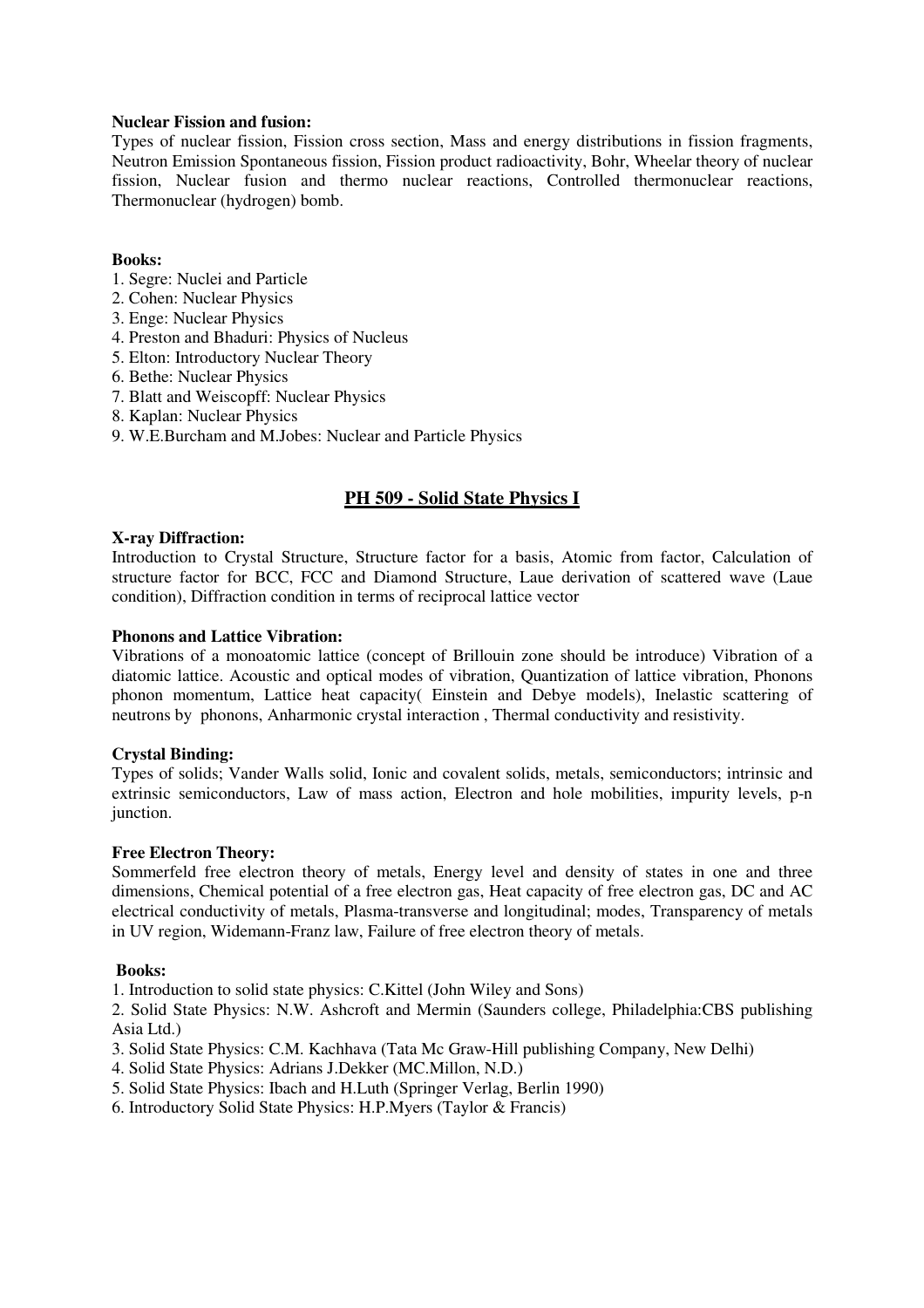## **PH 511 - Solid State Electronics I**

## **Network Theorems:**

Thevenin's, Norton's, Millman's, Compensation and Superposition Theorems, Decible notations, Impedance Matching

## **Semiconductor Devices:**

Shottky Diode, Tunnel Diode, UJT, LED, Liquid Crystal Diode and SCR. Operation of an N-Channel JFET, Transfer and Output Characteristics of a JFET, Parameters of JFET, JFET as an Amplifier, Biasing of JFET, Principle and Operation of MOSFET in Depletion and Enhancement mode.

## **Operational Amplifier:**

Difference Amplifier, Circuit details of Op-Amp 741, Inverting and Noninverting Configurations, Measurement of Op-Amp parameters, Frequency Response of Op-Amp, Op-Amp Applications- Mathematical Operations, Solution of Differential Equations, High Resistance Voltmeter

## **Books:**

- 1. Operational Amplifier and other Application: Kumar & Sarkar
- 2. Digital Principles and Application: Malvino Leach
- 3. Integrated Electronics: Milman & Halkias
- 4. Operational Amplifier & Linear Integrated Circuit Coughlin, Driscol
- 5. Electronic Devices and Circuit Theory Robert L. Boylestad,

Louis Nashelsky

- 6. Physics of Semiconductor Devices M. Shur
- 7. Electronic Principles Malvino

## **Semester II**

## **PH 502 - Mathematical Physics II**

## **Tensors:**

Introduction, Covariant and Contravariant tensors, Indicial and summation convention, Dummy and real indices, Kronecker delta symbol, Tensors of higher ranks, Algebric operations of tensors, Fundamental tensors, Tensors form of gradient, Divergence, Laplacian and curl, Divergence of a tensors, Tensors in Elasticity.

## **Special Function:**

Bessel, Legender, Hermite, Laguerre's, Differential Equations and Polynomials, Gauss Hyper geometriv and Confluent Hyper geometric functions.

## **Integral Transforms:**

Laplace transforms, Convolution first and second shifting theorem, Inverse Laplace transform by partial fraction, LT of derivatives.

Fourier series, FS of arbitrary period, Fourier integral and transforms, Applications of Laplace transforms to the initial and boundary value problems.

## **Dirac Delta and Greens Functions:**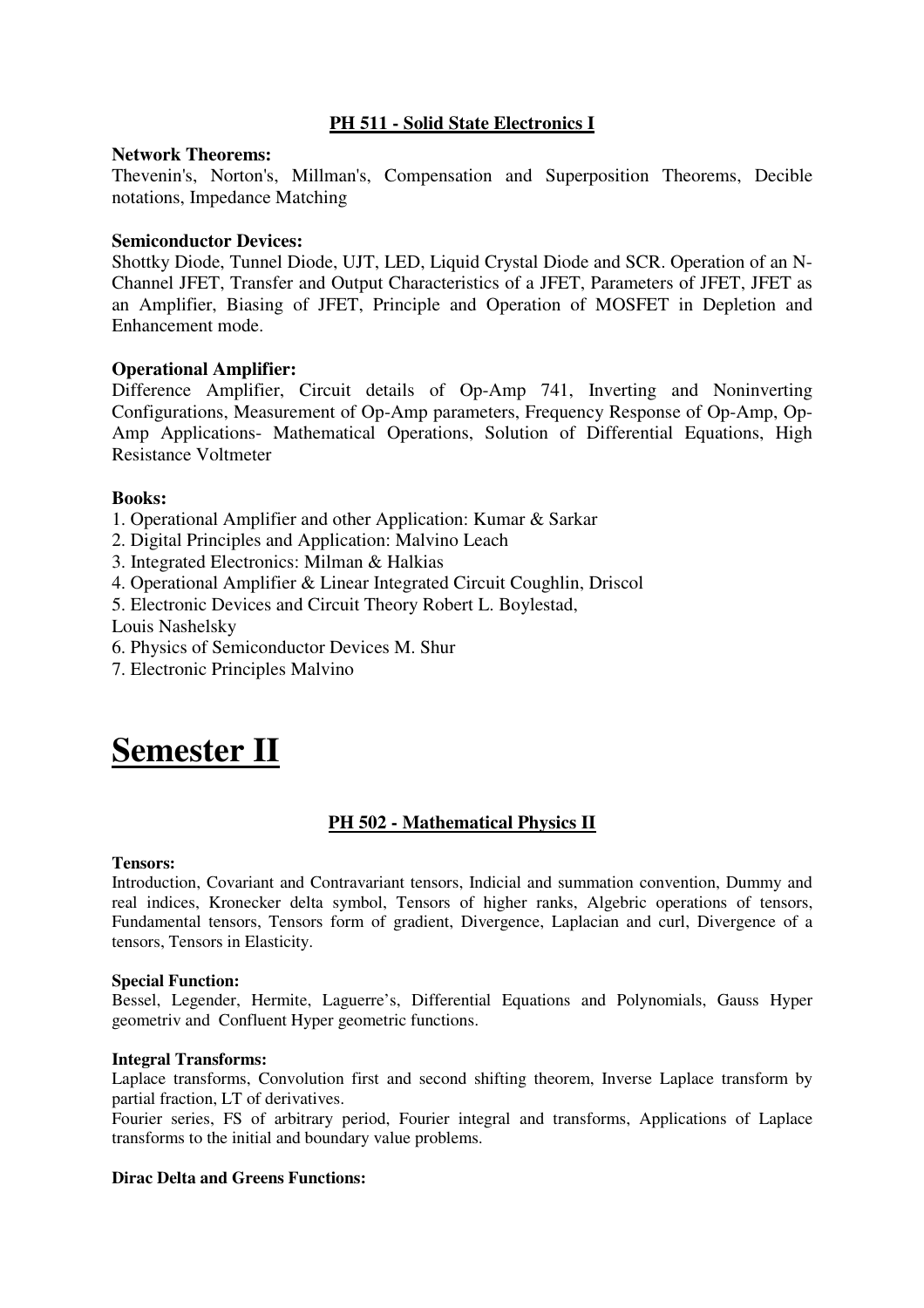Dirac Delta function, derivative of Dirac Delta functions, Greens functions, Three dimensional Green's functions, Greens's functions for Laplace and Poission's equations. Green's functions for wave equations.

## **PH 504 – Statistical Mechanics**

#### **Basics Concepts:**

Statistical formulation of the mechanical problem, Macroscopic and microscopic states, Phase space, Concept of ensembles, Postulate of equal probality, Behavior of density of states, Density distribution in phase space, Liouville's theorem, thermal, mechanical and general interactions, Distribution of energy between macroscopic systems, approach to thermal equilibrium, Entropy and it's properties.

## **Classical Stastical Mechanics:**

Microcanonical ensemble, Canonical ensemble and Grand canonical ensemble, Calculation of mean values and fluctuations, Thermodynamical variables in terms of partition, ideal gas , Gibb's paradox, The equipartitian theorem and it's applications, Paramagnatism, law of atmosphere, Maxwell's velocity distribution, Calculation of average, r.m.s. and most probable speed.

#### **Quantum Statistical Mechanics:**

Quantum distribution functions (Bose Einstein & Fermi Dirac), Boltzmann limit for Bosons and Fermions, partition function for ideal gas, Equation of states, Partition function for diatomic molecule.

#### **Ideal Bose System:**

Photon gas, Specific heat from lattice vibrations, Bose-Einstein condensation

## **Ideal Fermi System:**

Fermi energy, Mean energy of Fermions at  $T = 0$  K, Fermi gas in metals, Fermi energy as a function of the temperature, Electronic specific heat, Compressibility.

## **PH 506 - Quantum Mechanics II**

#### **Angular Momentum:**

Parity or space inversion, rigid rotator as application of parity operator, rotation operators, angular momentum, eigen values and eigen functions of  $L^2$  and Lz operators, ladder operators, Pauli theory of spins, spin polarisation, addition of angular momentum, computation of Clebsch-Gordan coefficients.

#### **Identical Particles & Spin:**

Physical meaning of identity, symmetric and anti-symmetric wave functions, construction from unsymmetrized functions, Pauli's exclusion principle.

#### **Approximate Methods:**

Variational method, application to harmonic oscillator and helium atom (two electron system), Time– independent perturbation theory non-degenerate and degenerate cases, stark effect

Time dependent perturbation theory, harmonic perturbation, transition probability, Fermi's Golden rule.

## **PH 508. Nuclear Physics II**

## **Nuclear forces and Two Body Problem:**

Elements of two body problem, Ground state of deuteron, wave function and solution, Excited state of deuteron, Radius of deuteron, low energy neutron proton scattering, spin dependence n-p interaction (nuclear forces), Meson theory of exchange forces.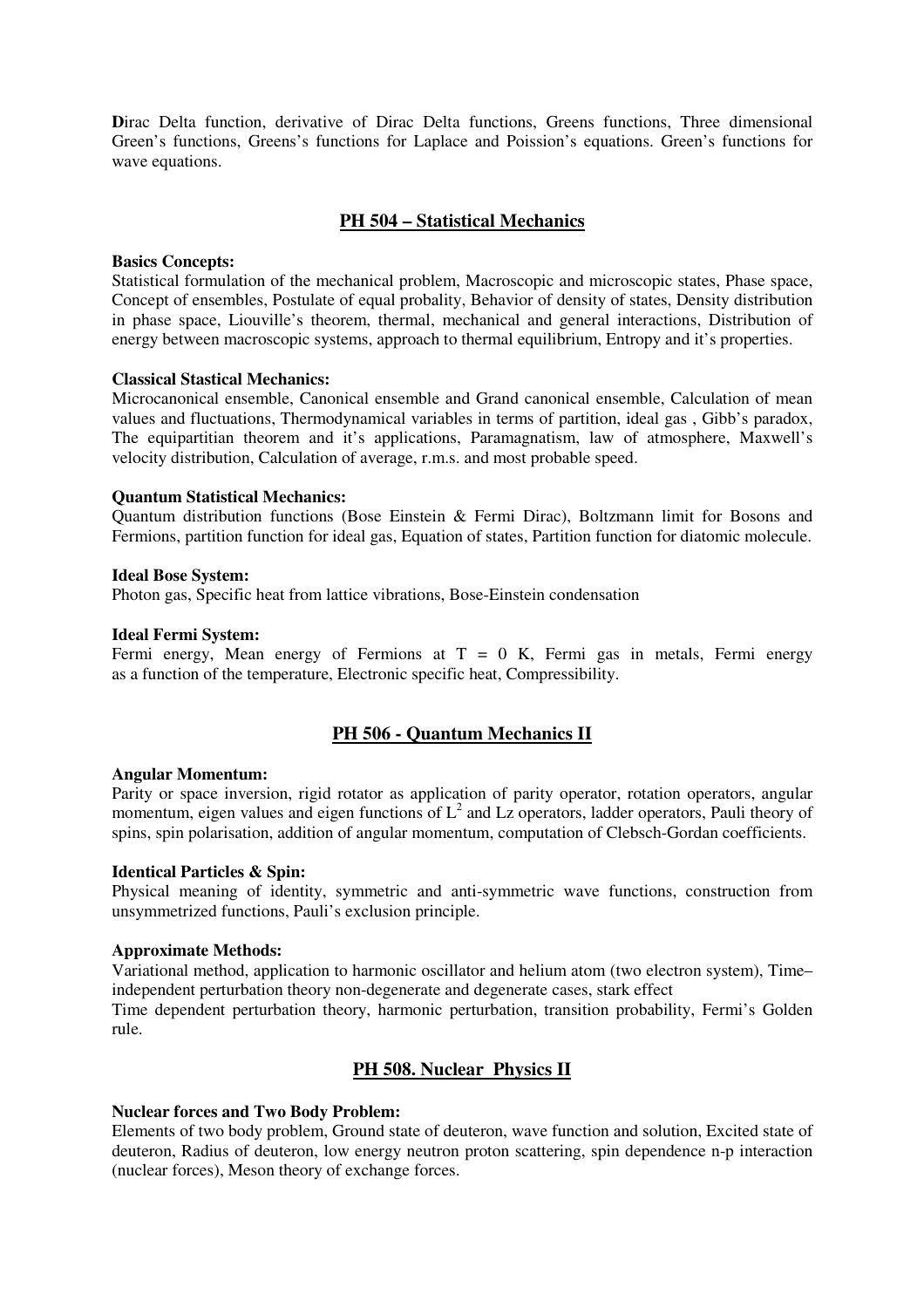## **Nuclear Reactions:**

Conservations laws governing nuclear reactions, Various types of nuclear reactions, Nuclear reaction kinematics, Q value, threshold energy, Compound nucleus, Descrete levels of compound nucleus, Breit Weigner formula, Direct reactions, Stripping and Pick up reaction.

## **Elementry Particles:**

Various types of interactions existing in nature, Classification and important properties of elementary particles and their quantum numbers (charge, spin, parity, isospin, strangeness, hyper charge) Leptons, Baryons, Mesons, Hypesons .Particle and anti particles. Conservation Laws governing fundamental interactions, Invariance under charge parity CP and time (CPT), Excited states and resonance particle, Gellmann Nishijima formula, Elementry particle symmetries, Basic idea of quarks

## **Books:**

- 1. Segre: Nuclei and Particle
- 2. Cohen: Nuclear Physics
- 3. Enge: Nuclear Physics
- 4. Preston and Bhaduri: Physics of Nucleus
- 5. Elton: Introductory Nuclear Theory
- 6. Bethe: Nuclear Physics
- 7. Blatt and Weiscopff: Nuclear Physics
- 8. Kaplan: Nuclear Physics
- 9. W.E.Burcham and M.Jobes: Nuclear and Particle Physics

## **PH 510 - Solid State Physics II**

### **Band Theory of Solids:**

Nearly free electron theory, Origin of energy gap, Electron in a periodic potential, Bloch function and theorem (with proof), Properties of Bloch function, No. of allowed states in a band, reduced zone scheme, Extended Zone Scheme, Repeated (periodic) zone scheme, Crystal momentum.

### **Diamagnetism and Paramagnetism:**

Classical Theory of Diamagnetism, Langvin theory of paramagnetism, Quantum theory of paramagnetism, Paramagnetic susceptibility of conduction electrons.

#### **Ferromagnetism, Ant. Ferromagnetism and ferrimagnetism:**

Ferromagnetism-Wiess theory, Curie point, Exchange integral, Saturation magnetization and its temperature dependence, Saturation magnetization at absolute zero, Ferromagnetic domain, temperature dependence, Saturation magnetization at absolute zero, Ferromagnetic domain, antistrophic energy, Transition region between domains(concept of Bloch wall), Spin antistrophic energy, Transition region between domains(concept waves(magnons), Thermal excitation of magnons,Magnetic properties of rare ions and iron group ions, Crystal field splitting, Quenching of angular momentum, Antiferromagnetism-Neel temperature, Anti ferromagnetic magnons, Ferrimagnetism-Ferrimagnetic order.

#### **Superconductivity:**

Electrical and magnetic properties of superconductor, Occurrence of superconductivity, Meissner effect, Heat capacity, Energy gap, Microwave properties, isotope effect, type I, II, superconductors, thermodynamics of superconductivity, London equation, London penetration depth, Coherence length, Outlines of BCS theory, Flux Quantization in a superconducting ring, New super conducting materials.

## **PH 512 – Solid State Electronics II**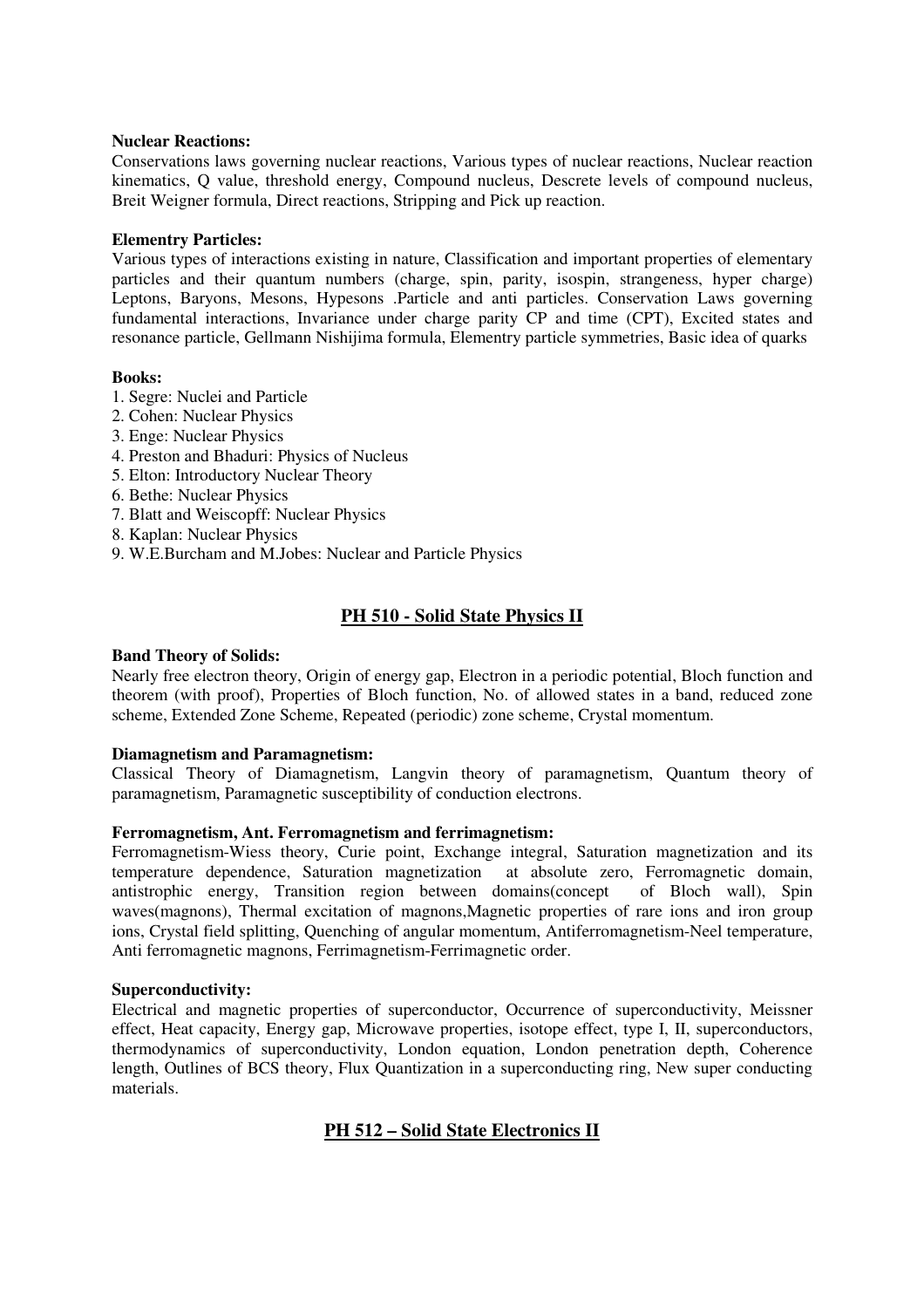## **Digital Electronics:**

Boolean Algebra, Kranaugh Map, Karnaugh Simplifications, Don't Care Conditions, Multivibrators-Astable and Monostable, Bistable, Schmidt Trigger, Flip Flops: D, RS, JK, Master Slav JK, Register and Counters: Shift Register, Ripple Counter, Up-Down Counter, Asynchronous and synchronous Counter, Ring Counter and Sequence Generators, Memories: C-MOS, ROM, MOS, RAM, D/A and A/D Converters.

## **Wave Propagation:**

Brief idea of Space Wave, Ground Wave and Sky Wave Propagation and Earth's Ionosphere. Modulation: Amplitude Modulation, Angular, Frequency and Phase Modulation, PPM, PDM, PWM. Radiation and Antenna (Brief idea), Transmitters and Receivers (Basics)

# **Semester III**

## **PH 601 -Advanced Quantum Mechanics I**

## **Scattering Theory:**

Differential scattering cross section, incoming and outgoing solutions, Expression for the scattering amplitude, Born approximation and its validity, Green's function, partial wave analysis, optical theorem, relation between phases shift and potential, Ramsauer- Townsend effect, scattering by a square well potential, scattering by a hard sphere.

## **Relativistic Quantum Mechanics:**

The Klein – Gordan Equation ,Charge and Current densities, the Klein-Gordan equation with potentials, Two component form of Klien Gordan equation.

The Dirac Equation, Dirac Matrices, Solution of the free particle, Dirac Equation with potentials, Equations of Continuity, Spin of the electron , Non realistic limit, Dirac equation for Hydrogen atom, spin orbit coupling, covariance of the Dirac Equation , Bilinear covariants, hole theory, charge conjugation for the Dirac and Klein-Gordan equation.

## **PH 603 - Classical Electrodynamics I**

## **Maxwell's equations and conservation laws:**

Maxwell's equations, vector and scalar potentials, Guage transformations, Lorentz gauge, Coulomb gauge, Green functions for the wave equation, Poynting's theorem and conservation of

energy and momentum for a system of charged particles and electromagnetic fields, Transformation properties of electromagnetic fields and sources under rotations, Spatial reflections and time reversal.

## **Plane Electromagnetic Waves and Wave Propagation:**

Plane waves in a nonconducting medium, Linear and circular polarization, Stokes' parameters, Reflection and refraction of electromagnetic waves at a plane interface between two dielectrics, Polarization by reflection, total internal reflection, Goss-Hanchen effect, frequency dispersion characteristics of Dielectrics, Conductors and plasmas, Waves in a conducting medium, Illustration of the spreading of a pulse as it propagates in a dispersive medium, Kramers Kronig relations.

## **Wave Guides and Resonant Cavities:**

Cylindrical cavities and wave guides, Modes in a rectangular waveguide, Energy flow and Attenuation in Waveguides, Resonant Cavities, Power losses in a cavity, Q of a cavity.

## **Radiating Systems, Multipole Fields:**

Fields and radiation of a localized oscillating source, Electric dipole fields and radiation, magnetic dipole and Electric Quadrupole fields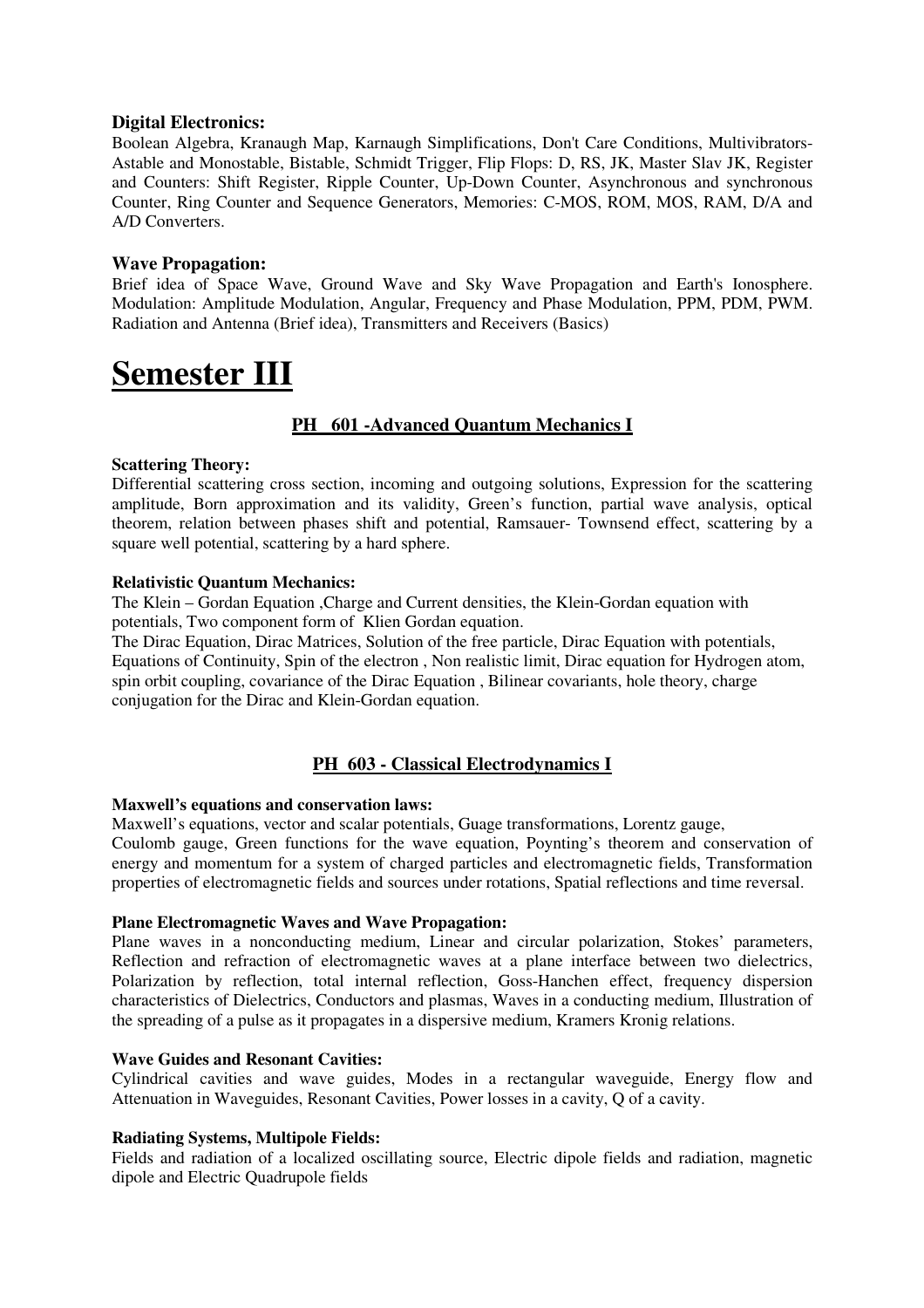## **Books:**

1.Classical Electrodynamics – J.D.Jackson. 2.Classical Electromagnetism-Jerrold Franklin

## **PH 605– Atomic and Molecular Physics I**

## **Hydrogen atom gross structures:**

Schrödinger's equation, stationary states, solution of Schrödinger's equation for Coulomb field, quantum numbers n, l, m, comparison with Bogr's model, the hydrogen spectrum.

The Hydrogen atom fine structure: Electron spin, Stern-Gerlach experiment, the interaction terms, relativistic correction, spin-orbit interaction, vector model, spectroscopic terms and selection rules, lamb shift, summary of the hydrogen spectrum.

## **Two electron system:**

Electrostatic interaction and exchange degeneracy, ground and excited states of helium. Electron spin functions and Pauli's exclusion principle, periodic table.

The central field approximation; the central field Thomas Fermi-potential, The gross structure of alkalis atoms.

## **Angular problems in many electron atoms:**

The L-S coupling approximation, allowed terms in L-S coupling, fine structure in L-S coupling, J-J coupling, hyperfine structures, Interaction with external field: Zeeman, Paschen-Back and Stark effects.

## **Books:**

- 1. G. K. Woodgate : Elementary Atomic Sturucture, Mc Graw Hill
- 2. H. S. Mani : Introduction to Modern Physics, East West Press
- 3. G. Herzberg : Molecular Spectra
- 4. C. N. Banwell : Fundamentals of Molecular Spectroscopy
- 5. W. Demtroder : Laser Spectroscopy
- 6. O. Sevelto : Principle of Lasers
- 7. K. Shunoda : Introduction to Laser Physics
- 8. H. E. White : Introduction to Atomic Spectra

## **PH 607- Nanophysics & Technology I**

## **Introduction:**

Review of Nanotechnology, Ideas about building things with atom, Possible applications in science & Technology.

## **NanoPhysics:**

Physics of low dimension system: Length scale, Quantum confinement, Particle in a 1D, 2D spherical box, Particle in a circle, Density of states of quantum well, quantum wire and quantum dot.

## **Books:**

1. Introduction to Nanotechnology by C.P. Poole, Wile, Interscience (2003)

2. Nano-Technology by Gregrory Timp (Editor) AIP Press Springer (1998)

3. Carbon nanotubes Synthesis structure, Properties and Applications by M.S. Dresselhaus, G. Dresselhaus Avouris (Springer Berlin 2001)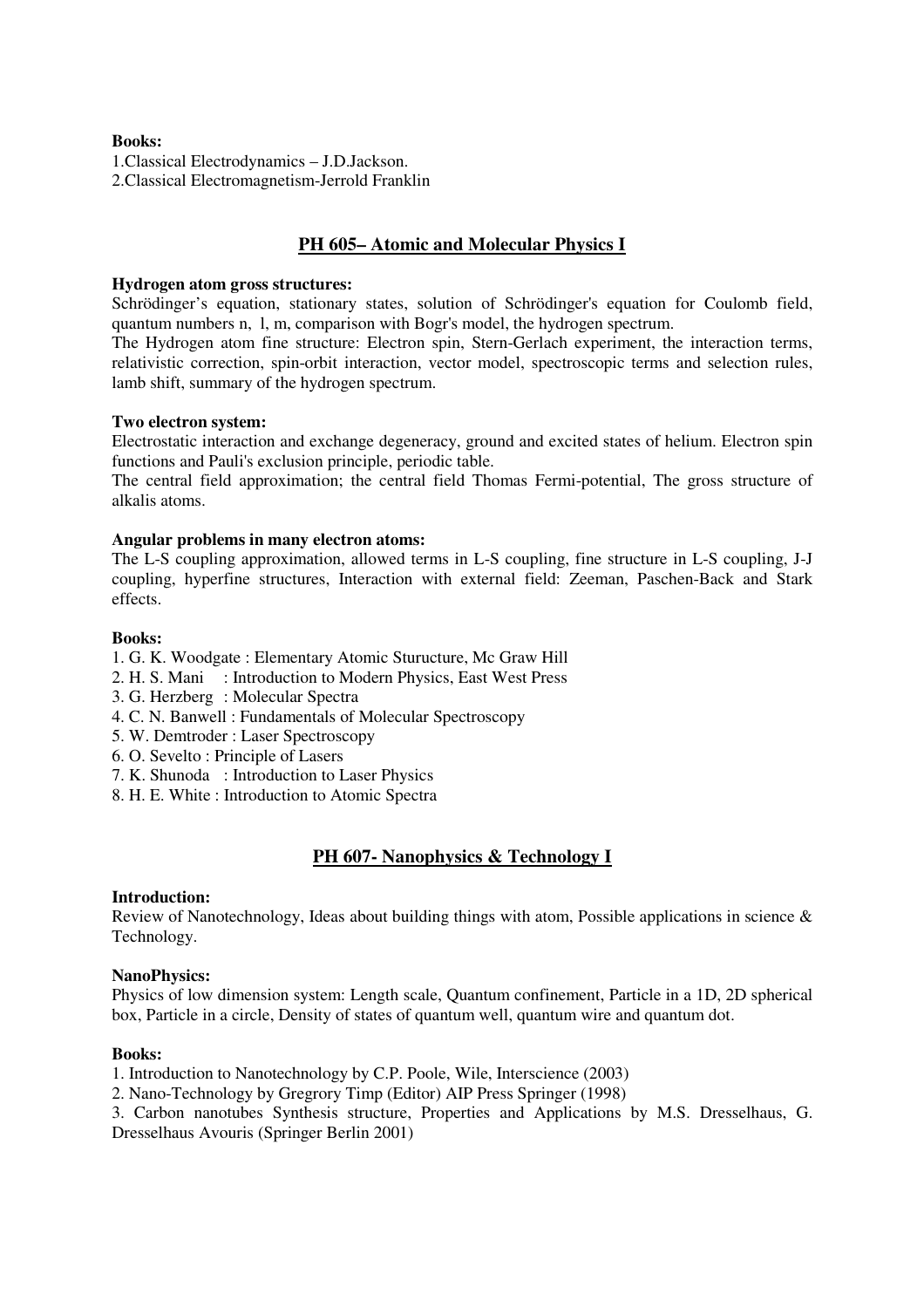## **PH 609- Material Science I**

## **Experimental methods for Crystal Growth:**

Growth for melt: Bridgman -Stockbarger and Czocharalski method , zone melting technique Growth by vapour : Sputtering technique Growth from liquid solution : Hydro thermal method

## **Atomic Imperfections in Crystals:**

Point imperfections in crystals: substitutional impurity, vacancy, interstitial etc. Line imperfections: Edge and screw dislocation, Burger vector and Burger circuit, dislocation motion, energy of dislocation, dislocation multiplication, slip planes and slip directions, perfect and imperfect dislocation reaction Surface imperfections: Tilt and twist boundary, Stacking faults Color centers

## **Atomic diffusion in crystals:**

Mechanism of diffusion, Fick's second law, steady state solution- diffusion through a plane surface, diffusion through a cylinder , diffusion through a sphere; non steady-state solution, some applications of diffusion- experimental determination of diffusion coefficient , corrosion resistance of duralumin, decarburization of steel; doping in semiconductors , the Kirkendall effect, the atomic model of diffusion , diffusion in alkali halides , ionic conductivity in alkali halide crystals, diffusion and ionic conductivity.

## **Books:**

- 1. Solid State Physics M.A. Wahab
- 2. Amorphous Mterials S.R. Elliot
- 3. Material Science W.F. Smith

## **PH 611- Advanced Solid State Physics I**

#### **Lattice Dynamics:**

General theory of lattice dynamics, Normal co-ordinate description, Quantization of lattice vibrations, Phonon concept, Inelastic scattering of slow neutrons by crystals for study of phonons, Calculations of phonons in different types of crystals.

#### **Electronic energy band:**

Calculations of energy bands and Fermi surfaces and other related properties like density of states, Tight binding method, Cellular method, Muffin tin potentials, Augmented plane wave method (APW), Green's functions (KKR) method, Orthogonalized plane wave (OPW) method, Correlation.

#### **Books:**

- 1. J.M. Ziman: Princiles of Solid State Physics
- 2. M. Born and K. Huang: Theory of Lattice Dynamics
- 3. G. Venkatraman: Dynamics of perfect Crystals
- 4. Band Structure Theory: J. Callaway
- 5. Lattice Dynamics Vol. II: Academic Press

# **Semester IV**

## **PH 602 -Advanced Quantum Mechanics II**

## **Quantization of fields:**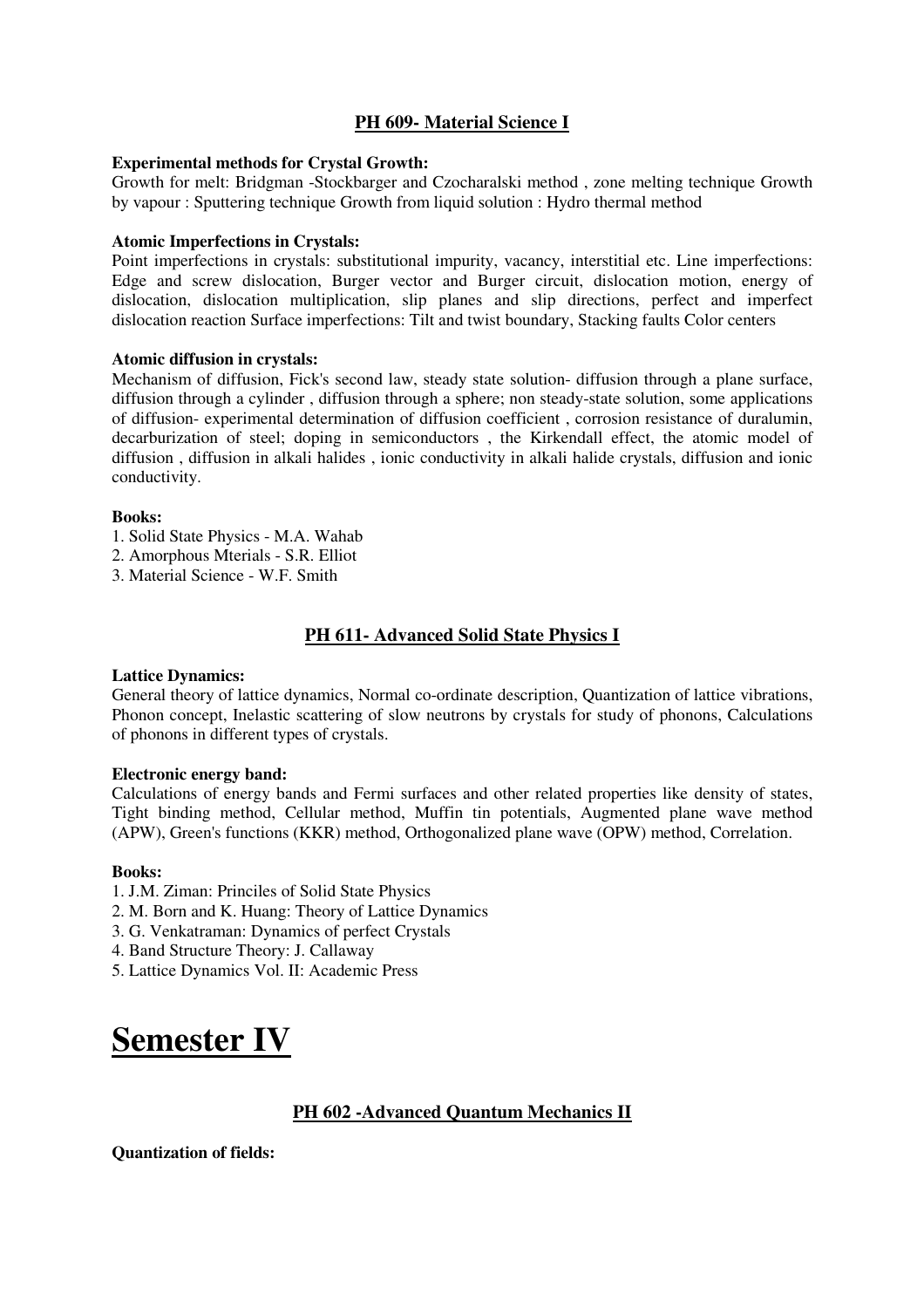The principles of canonical quantization of fields, Lagrangian density and Hamiltonian density, Second quantization of the Schrodinger wave field for Bosons and fermions, quantization of the electromagnetic fields, second quantization of the Dirac and Klien – Gordon fields, the Weyle's equation for the neutrino, non conservation of parity.

## **The Quantum Theory of Radiation:**

Quantum radiation field, Emission and absorption of photons by atoms, Kramers –Heisenberg formula, Rayleigh and Thompson scattering, Radiation damping, dispersion relation and causality, Lamb shift

## **Book:**

- 1. B. K. Agarwal & Hari Prakash- Quantum Mecahnics
- 2. E. Merzbacher- Quantum Mechanics'
- 3. Schiff- Quantum Mechanics
- 4. Sakurai- Advanced Quantum Mechanics

## **PH 604 - Classical Electrodynamics II**

## **Special Theory Of Relativity:**

Lorentz Transformations and Basic Kinematic Results of Special Relativity, Addition of velocities; 4 velocity, Relativistic momentum and energy of a particle, vector and tensor calculus, matrix representation of Lorentz transformations, Infinitesimal generators, Invariance of Electric charge, Covariance of Electrodynamics, Transformation of Electromagnetic fields, Lagrangian and Hamiltonian for a relativistic charged particle in external electromagnetic fields, canonical and symmetric stress tensors conservation laws, solution of the wave equation in co-variant form, Invariant green functions.

## **Radiation by Moving Charges:**

Lienard-Wiechert potentials and fields for a point charge, Total power radiated by an acceleratedcharge:Larmor's formula and its relativistic generalization, Angular distribution of radiation emitted by an accelerated charge, Thomson scattering of radiation, Radiative reaction force from conservation of energy, Abraham- Lorentz evaluation of the self force, Level Breadth and level shift of a radiating oscillator, scattering and absorption of radiation by an oscillator.

## **PH 606 – Atomic and Molecular Physics II**

## **Observed molecular spectra and their representation by Empirical formula:**

Spectra in visible and ultraviolet regions, spectra in the infrared region, Radio frequency spectra, Raman spectra.

## **Interpretation of Infrared and Raman Spectra:**

Interpretation of the Principle features of infrared and Raman spectra by means of the models of the Rigid Rotator and of the harmonic oscillator, interpretation of the line details of infrared and Raman spectra by means of the models of an harmonic oscillator, Non rigid rotator vibrating rotator and symmetric top, Intensities in rotation-vibration spectra, symmetry properties of rotational levels.

## **Electronic states and Electronic transitions:**

Electronic energy and total energy, vibrational structures of electronic transitions, rotational structures of electronic bands, intensity distribution in the vibrational structure, Frank-Condon principle

## **Lasers:**

Spontaneous and stimulated emission , optical pumping, population inversion, coherence ( temporal and spatial), three level-four level system, optical resonators,  $CO<sub>2</sub>$  a nd He-Ne lasers and Excimer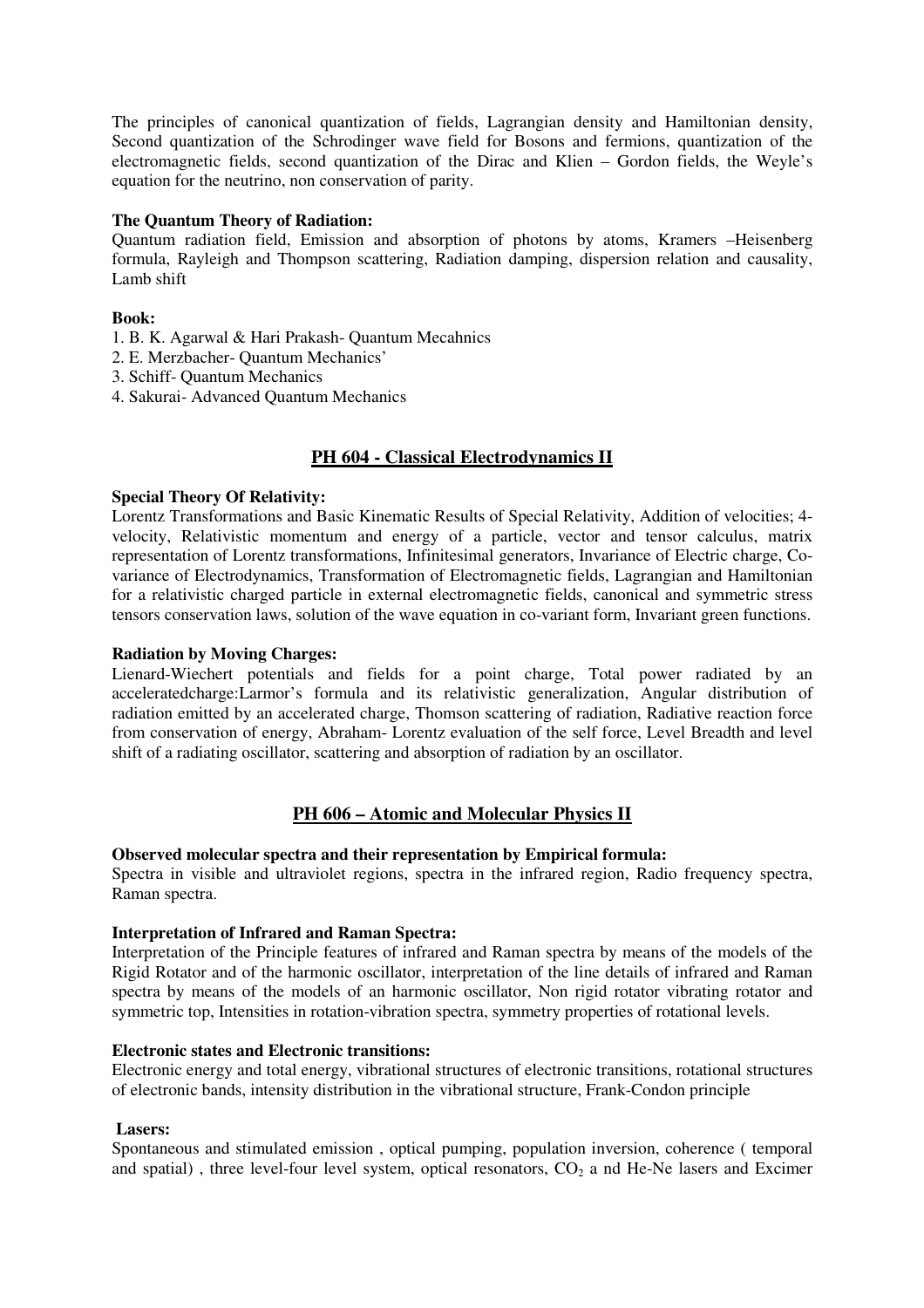laser.

## **PH 608 - Nanophysics & Technology II**

## **Techniques used in Nanotechnology:**

X-ray crystallography, Particle size determination, Surface structures. Microscopy: TEM, SEM, STM & AFM, Nuclear Magnetic Resonance, Chzochralski technique, CVD, Oxidation Diffusion ion implantation, Photolithography, Etching, Metalization.

## **(a) Properties of Individual Nanoparticles:**

Metals nanoclusters, Semiconducting nanoparticles.

## **(b) Bulk Nanostructured Material:**

Solid disordered nanostructures: Method of synthesis, Failure mechanism of conventional rain-size materials, mechanical properties, Nanostructured multilayers, Electrical properties, Metals nanocluster composite glass, Porous silicon.

## **(c) Quantum wells, Wires and Quantum Dots:**

## **Nanotechnology in Carbon Materials:**

Fullerenes and Carbon Nanotubes, Fullerene as nano structures of C-C and higher fullerene, Electronic properties of fullerene and carbon tubes as Nano-structures, Structure of carbon Nano tubes, Electronic structure of C-Nano tubes

## **PH 610 – Material Science II**

#### **Atomic Packing in Crystals:**

Close packing of spheres, Axial ratio and lattice constants, Voids in close -packing, cordination of voids, Rules governing the packing of atoms, Effect of radius ratio, Application of Pauling rules to actual structures, Representation of closest packing, polymorphic and polytypic structures, Polytypic notations, stacking faults in fcc, hcp crystals.

## **Phase Diagrams:**

Definition, explanation of Phases, phase diagram of pure substances ( water, and iron ) Gibb's phase rule, Binary amorphous alloy systems, the Lever rule, Binary eutectic alloy systems , binary peritectic alloy systems, binary monotectic systems, invariant reactions, their representations and examples.

## **Characterization Techniques:**

Principles, analysis and applications of (i) I.R spectroscopy (ii) Spin resonance spectroscopy (iii) Transmission electron microscopy (TEM) (iv) Scanning electron microscopy (SEM) (v) X-ray photo electron spectroscopy (vi) Auger electron spectroscopy (AES) (vii) Raman spectroscopy

#### **Miscellaneous Materials:**

Amorphous materials , Polymers, Semiconductors -III-V and II - VI compounds, Giant magneto resistance (GMR) materials, colossal magneto resistance (CMR) materials, piezo electric and ferroelectric materials.